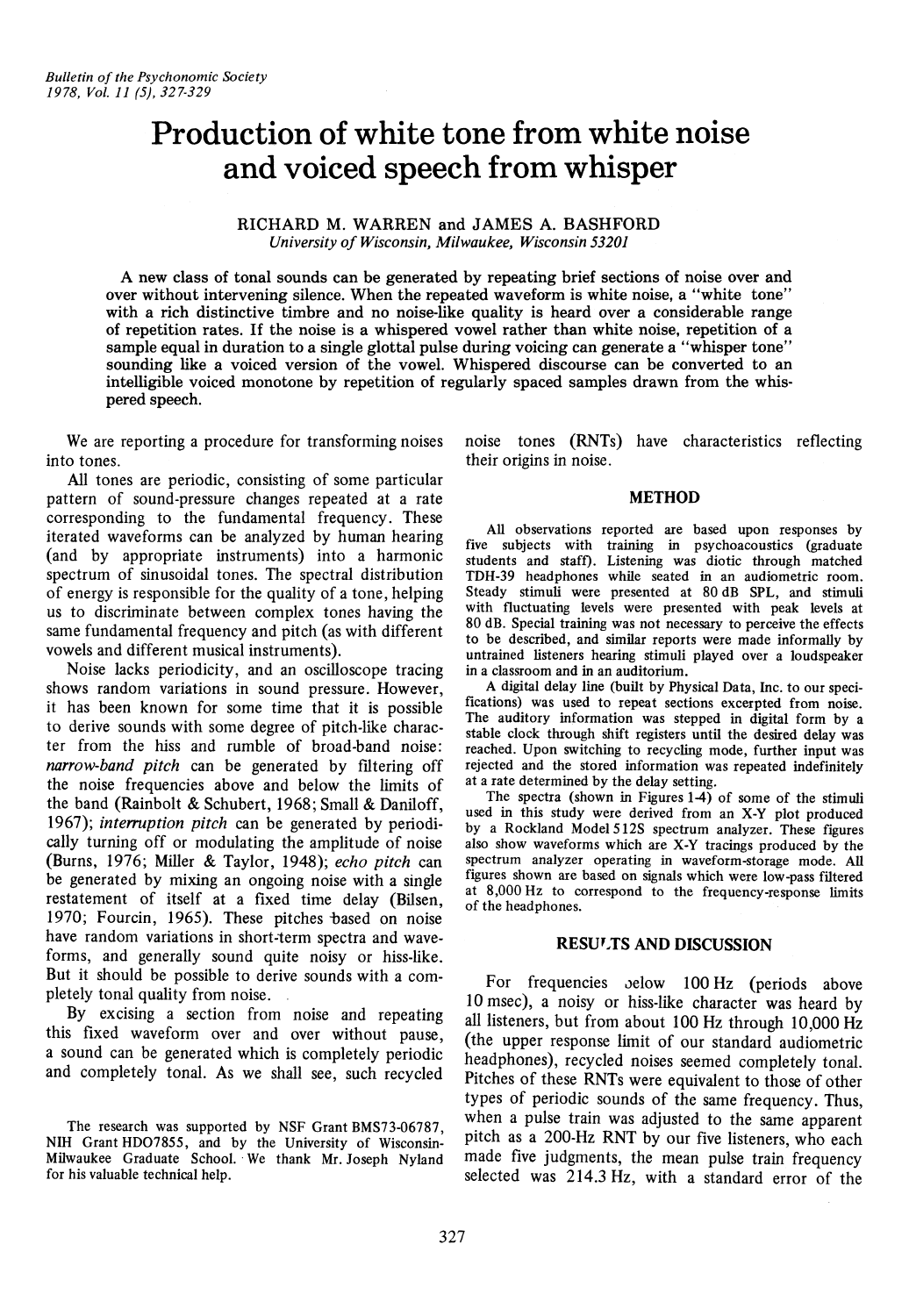mean of 10.6 Hz. (Separate noise excerpts were used to generate a different RNT for each of the 25 judgments.) All but 2 of the 25 adjustments were within 4 Hz of the RNT frequency. Both aberrant judgments were one octave too high (such octave errors are common in pitch-matching experiments).

The repeated waveform and corresponding line spectrum of a single 250-Hz RNT produced from white noise are shown in Figure 1. Each spectral component of this RNT has a randomly determined amplitude and phase, with no frequency-dependent change (up to the low-pass filter cutoff at 8 kHz), so that the RNT can be considered as a "white tone." White tones are exemplars of a general or nonspecific periodic sound, so they may be useful in psychoacoustic experiments when it is desirable to avoid special waveforms and restrictions in relative spectral amplitudes and phases.

Separate captures of 4-msec samples of white noise produced tones of the same pitch, each with its own rich and distinct timbre corresponding to the particular randomly determined harmonic structure. By changing the stepping rate of the delay line shift registers recycling one of these noise sections, it was possible to expand or contract the waveform and produce a family of RNT frequencies with different pitches but similar qualities. Use of frequencies corresponding to the musical scale generated tones sounding like notes produced by a novel mellifluous instrument. As frequencies of white tones approached the upper limit of pitch for orchestral instruments (about 4,000 Hz), timbre distinctions between different repeated noise sections gradually decreased; above 4,000 Hz, each white tone resembled a sinusoidal tone of the same frequency, no doubt as a consequence of the elimination of audible harmonics.

White tones are only one type of RNT. The number of possible types of RNTs is as large as the number of types of noises. Because of the importance of speech, we decided to turn next to the voice-related noises of whisper. Whisper is a noise with its spectral distribution shaped by the resonances of the vocal tract. It contains formants (peaks in spectral energy distribution) resembling those of voice. Recycling a section of the noise of a whispered vowel should produce a whisper tone with a line spectrum following the formant structure of the whisper and a pitch corresponding to the repetition rate.



Figures 1-4. Each figure corresponds to a different sound, with an 8-msec sample of its waveform appearing on the left and the spectrum showing the relative intensity of component frequencies on the right. Figure 1: Repeated 4-msec section of white noise. Figure 2: Voiced vowel /a/. Figure 3: Whispered vowel /a/. Figure 4: Repeated 4-msec section of whispered vowel/a/.